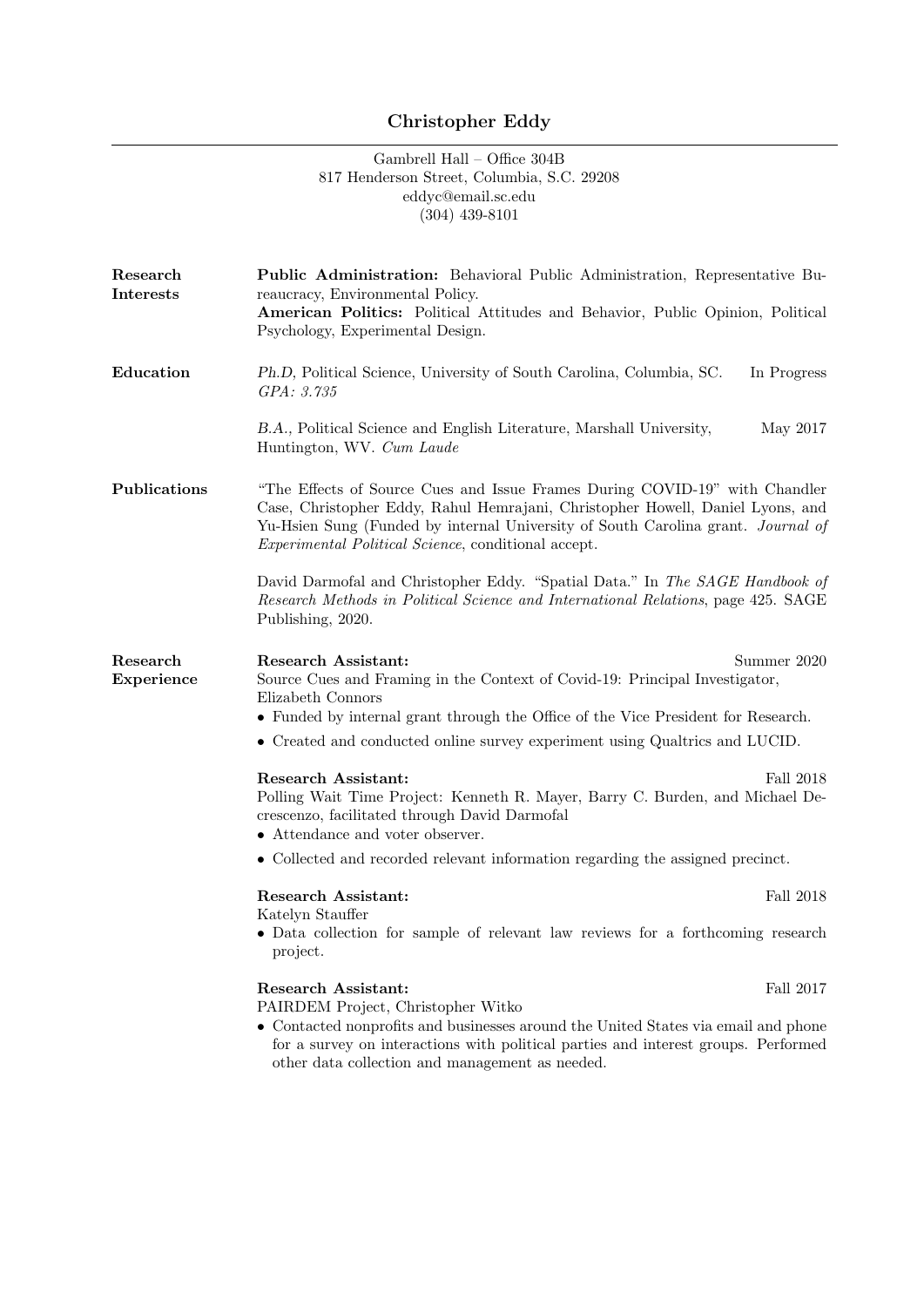|                       | Research Assistant:<br>Abt SRBI, Huntington, WV 25701<br>• Conducted research interviews for various survey and polling projects including                                                                                                                                                     | Fall $2016$ – Spring $2017$ |  |
|-----------------------|------------------------------------------------------------------------------------------------------------------------------------------------------------------------------------------------------------------------------------------------------------------------------------------------|-----------------------------|--|
|                       | Washington Post-ABC News polls and The Behavioral Risk Factor Surveillance<br>System (BRFSS) survey.                                                                                                                                                                                           |                             |  |
| Teaching              | <b>Instructor of Record:</b>                                                                                                                                                                                                                                                                   |                             |  |
| Experience            | Introduction to Public Administration<br>Public Opinion and Politics                                                                                                                                                                                                                           | Fall 2021<br>Summer 2021    |  |
|                       | Ideology and World Politics                                                                                                                                                                                                                                                                    | Fall 2020                   |  |
|                       | <b>Teaching Assistant:</b>                                                                                                                                                                                                                                                                     |                             |  |
|                       | American National Government, Robert Oldendick                                                                                                                                                                                                                                                 | Spring 2021                 |  |
|                       | American National Government, David Darmofal                                                                                                                                                                                                                                                   | Spring 2020                 |  |
|                       | Environmental Policy, Neal Woods                                                                                                                                                                                                                                                               | Fall 2019                   |  |
|                       | American Political Parties, David Darmofal                                                                                                                                                                                                                                                     | Spring 2019                 |  |
|                       | Intro to Global Politics, Brad Epperly                                                                                                                                                                                                                                                         | Fall 2018                   |  |
|                       | American National Government, Tobias Lanz<br>Conduct and Formulation of Foreign Policy, Tobias Heinrich                                                                                                                                                                                        | Spring 2018<br>Fall 2017    |  |
|                       |                                                                                                                                                                                                                                                                                                |                             |  |
| <b>Service Awards</b> | UofSC Graduate School: \$1000                                                                                                                                                                                                                                                                  | Spring 2021                 |  |
| Grants                | Dean's Award for Excellence in Leadership                                                                                                                                                                                                                                                      |                             |  |
|                       | UofSC President, Robert Caslen: Presidential Coin of Excellence                                                                                                                                                                                                                                | Spring 2021                 |  |
|                       | UofSC President, Robert Caslen: Certificate of Meritorious Service                                                                                                                                                                                                                             | Fall 2020                   |  |
|                       | Office of the Vice President for Research: \$14,400<br>"To Believe or To Not Believe: Reception of Expert Cues during COVID-19."                                                                                                                                                               | Summer 2020                 |  |
| <b>Service</b>        | Strategic Planning Group<br>• Committee on UofSC's Priority to Assemble and Cultivate a World-Class Faculty<br>and Staff.                                                                                                                                                                      | Spring 2021                 |  |
|                       | UofSC Graduate Student Association, Executive Board<br>Fall $2020$ – Spring $2021$<br>• Advocate for graduate students, working closely with the Dean of the Graduate<br>School and other university administrators.<br>• Provide leadership and assistance to the GSA president as Treasurer. |                             |  |
|                       | Committee on Curricula and Courses                                                                                                                                                                                                                                                             | Summer 2020                 |  |
|                       | • Office of the Faculty Senate committee responsible for reviewing proposed changes<br>to university curricula and courses.                                                                                                                                                                    |                             |  |
|                       | Future Planning Group, Committee for Academics and Research<br>Summer 2020<br>• Committee responding to Covid-19 outbreak, focusing on how to plan and deliver<br>world-class academics and research in the safest and most practical environment<br>and how to adapt to needs.                |                             |  |
|                       | UofSC Graduate Student Association, Executive Board<br>• Advocate for graduate students, working closely with the Dean of the Graduate<br>School and other university administrators.<br>$\bullet$ Provide leadership and assistance to the GSA president as Vice President.                   | Spring 2020                 |  |
|                       |                                                                                                                                                                                                                                                                                                |                             |  |